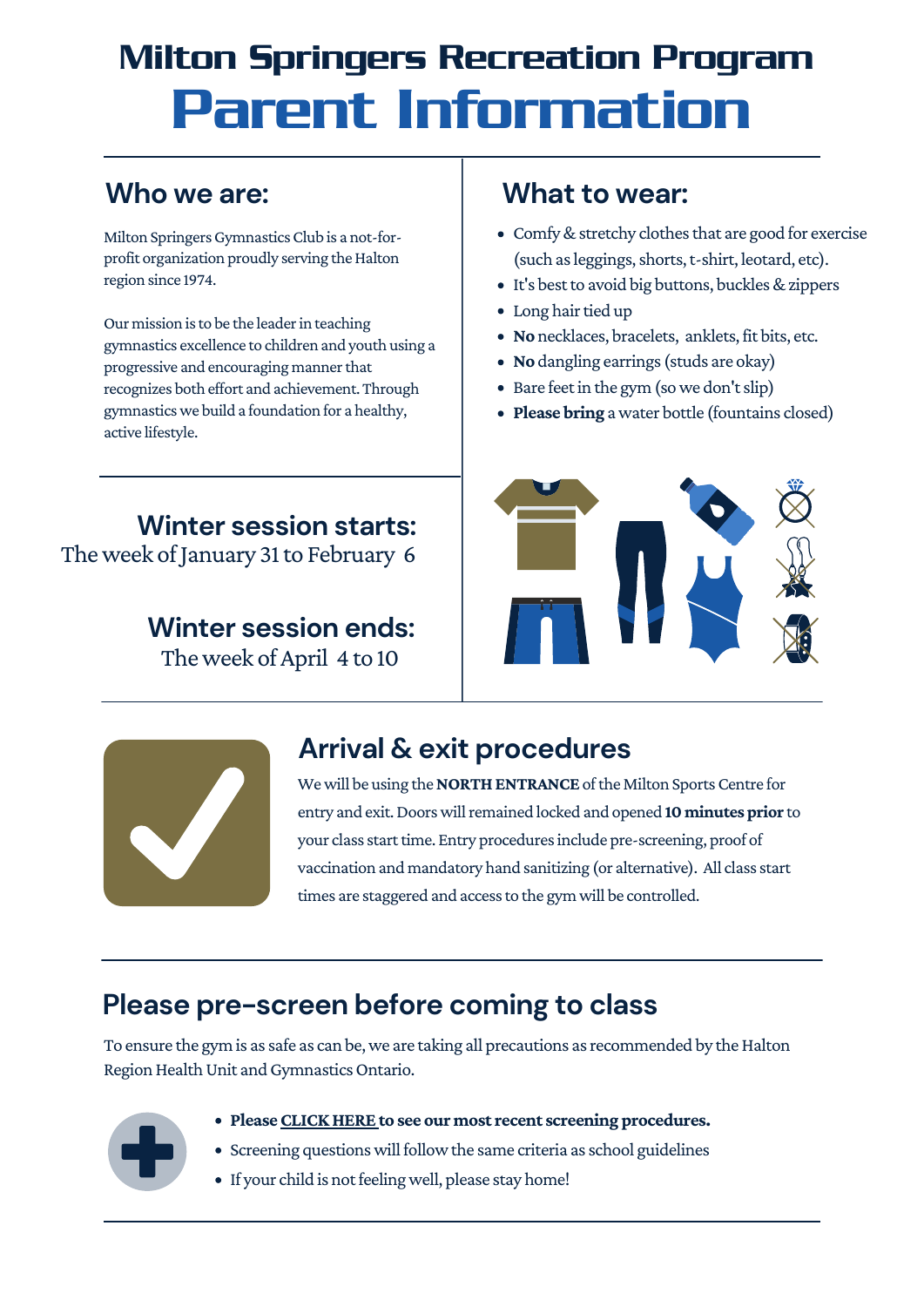- **Proof of Vaccination (QR CODE)** As per of the government of Ontario, all spectators, staff and participants 12 years or older are required to show proof of full vaccination against Covid-19 through a QR CODE and a piece of identification
- **Fewer classes running at a time** sowe have maximum room for physical distancing



**• Staggered start times for all classes**. We will typically have 7-14 children per class that will immediately be split upon entry into two smaller pods for the entirety of class. Please let us know if you have signed up with a friend, and we'll do our best to keep you together.

- **GirlsRec classeshave combined levels to allow more options for parents** to choose from. Classes will split into two pods based on participant levels.
- **To ensure our 3 year old'shave support**to learn,we've adjusted the age of Parent& Tot to be 2-3 so that one adult comes into class with them to assist.





Masks are required for all coaches, gymnasts and parents entering the gym.Children in parent and tot over the age of 2 are also required to wear a mask.



Hand sanitizer (or hand washing) will be required on entry and between each rotation in the gym.If your child has a sensitivity, please bring an alternative.



All class activities are designed with physical distancing in mind!We can still have fun together while 2m apart!



Thorough cleaning & equipment sanitation between each pod's use.Washrooms are cleaned hourly and the entire gym is "fogged" with a hospital grade cleaner at the end of each day.



- Most classes have 8- 14 children that will be immediately split into 2 pods upon entry (primarily based on level, but agewill be also be a consideration)
- Pods will not interact with other pods and mats&supplieswill be cleaned between each pod's use
- Whenever possible, we will try to keep siblings in the same pod.
- If you signed up with a friend, please let us know!

# Milton Springers Recreation Program Parent Information

#### **To ensure our community 's safety...**



We've modified a few things in our program & registration as we navigate government mandates & Gymnastics Ontario recommendations to ensure the safety of all our families  $\&$ staff. Here are a few of those things:



#### **Class Pods**

#### **Keeping safe in the gym**



Hard-to-clean props&equipment have been put away until further notice. The foam pit is currently allowed for competitive athletes only (with lots of cleaning).



Coaches will be getting creative using their words & setting up fun drills with a focus on minimal spotting